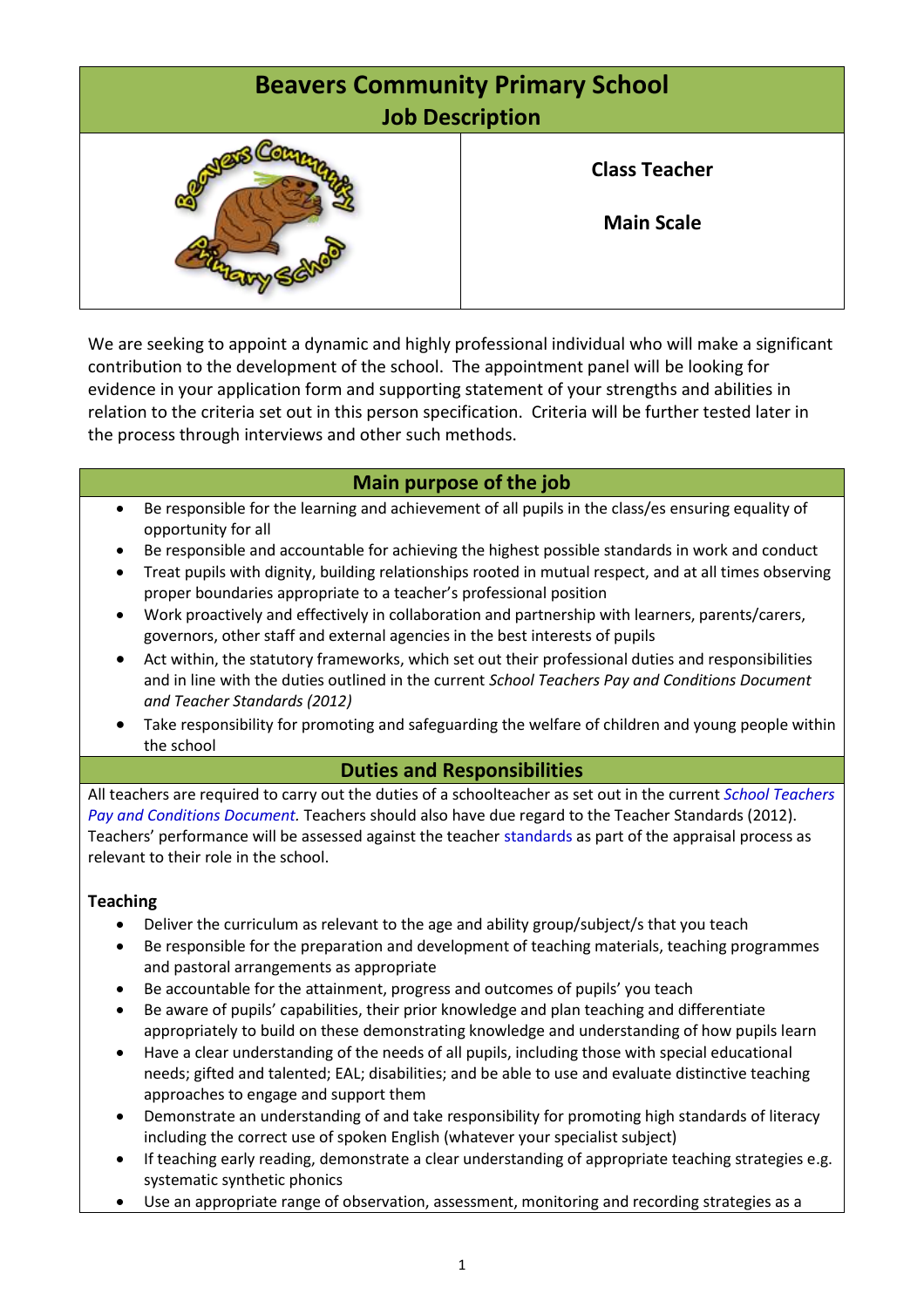basis for setting challenging learning objectives for pupils of all backgrounds, abilities and dispositions, monitoring learners' progress and levels of attainment

- Make accurate and productive use of assessment to secure pupils' progress
- Give pupils regular feedback, both orally and through accurate marking, and encourage pupils to respond to the feedback, reflect on progress, their emerging needs and to take a responsible and conscientious attitude to their own work and study
- Use relevant data to monitor progress, set targets, and plan subsequent lessons
- Set homework and plan other out-of-class activities to consolidate and extend the knowledge and understanding pupils have acquired as appropriate
- Participate in arrangements for examinations and assessments within the remit of the *School Teachers' Pay and Conditions Document*

## **Behaviour & Safety**

- Establish a safe, purposeful and stimulating environment for pupils, rooted in mutual respect and establish a framework for discipline with a range of strategies, using praise, sanctions and rewards consistently and fairly
- Manage classes effectively, using approaches which are appropriate to pupils' needs in order to inspire, motivate and challenge pupils
- Maintain good relationships with pupils, exercise appropriate authority, and act decisively when necessary
- Be a positive role model and demonstrate consistently the positive attitudes, values and behaviour, which are expected of pupils
- Have high expectations of behaviour, promoting self control and independence of all learners
- Carry out playground and other duties as directed and within the remit of the current *School Teachers' Pay and Conditions Document*
- Be responsible for promoting and safeguarding the welfare of children and young people within the school, raising any concerns following school protocol/procedures

# **Team Working & Collaboration**

- Participate in any relevant meetings/professional development opportunities at the school, which relate to the learners, curriculum or organisation of the school including pastoral arrangements and assemblies
- Work as a team member and identify opportunities for working with colleagues and sharing the development of effective practice with them
- Contribute to the selection and professional development of other teachers and support staff including the induction and assessment of new teachers, teachers serving induction periods and where appropriate threshold assessments
- Ensure that colleagues working with you are appropriately involved in supporting learning and understand the roles they are expected to fulfil
- Take part as required in the review, development and management of the activities relating to the curriculum, organisation and pastoral functions of the school
- Cover for absent colleagues within the remit of the current *School Teachers' Pay and Conditions* document

# **Fulfil Winder Professional Responsibilities**

- Work collaboratively with others to develop effective professional relationships
- Deploy support staff effectively as appropriate
- Communicate effectively with parents/carers with regard to pupils' achievements and well-being using school systems/processes as appropriate
- Communicate and co-operate with relevant external bodies
- Make a positive contribution to the wider life and ethos of the school

### **Administration**

- Register the attendance of and supervise learners, before, during or after school sessions as appropriate
- Participate in and carry out any administrative and organisational tasks within the remit of the